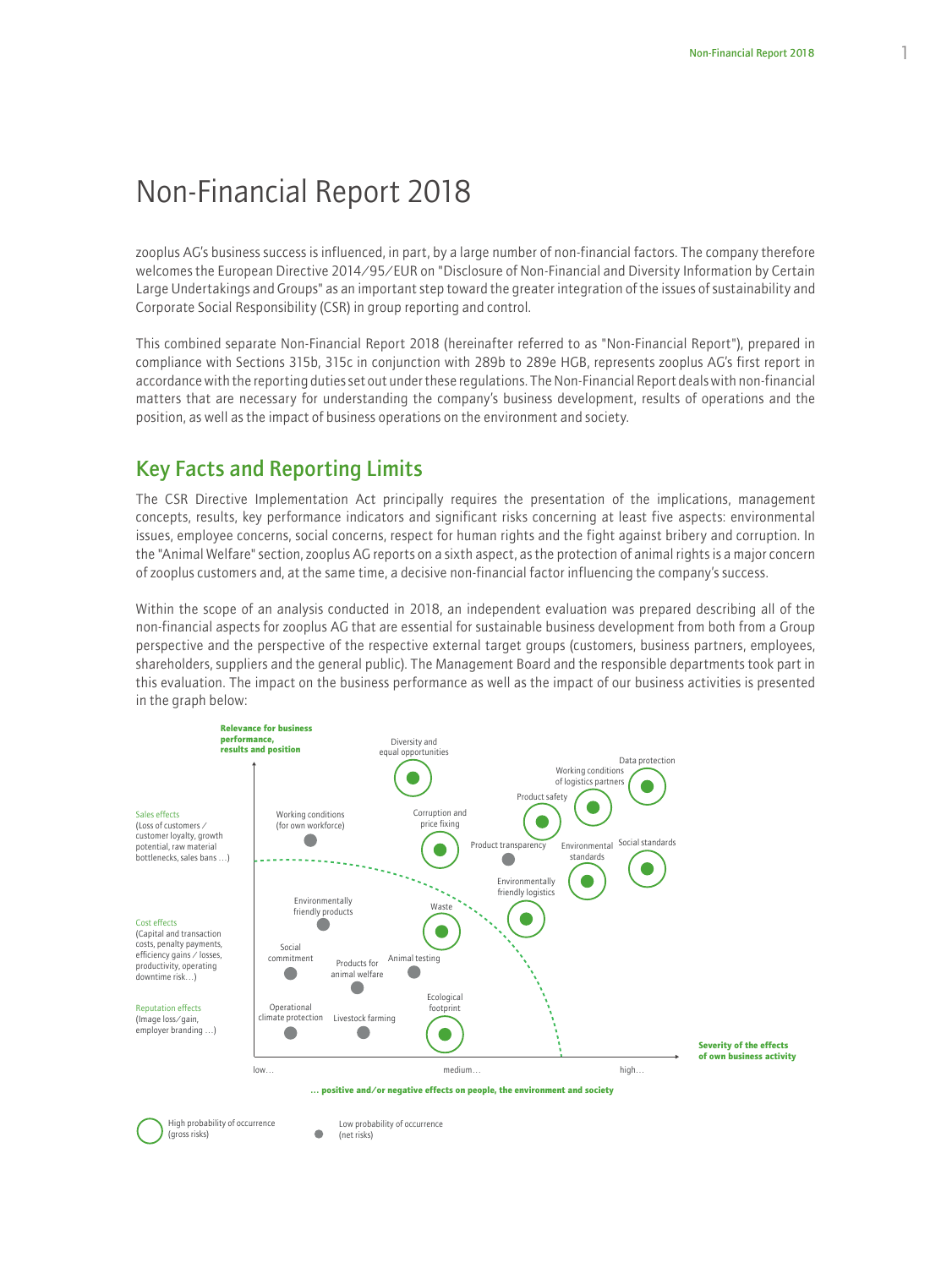The materiality analysis and risk assessment were prepared in accordance with the requirements of the CSR Directive Implementation Act (CSR-RL-UG). In accordance with section 315b (1) sentence 3 HGB, there is no reference made to the information contained in the group management report.

The standards of the Global Reporting Initiative (GRI) served as a guideline in selecting the key figures but were not used in providing further details. This pertains, above all, to the information on working conditions, as well as to the information on diversity and equal opportunities.

The concepts presented here apply equally to the Group and zooplus AG. Any diverging information is indicated. The Group includes the parent company zooplus AG, as well as all domestic and foreign companies included in zooplus AG's scope of consolidation in accordance with IFRS 10. References to information outside of the group management report are made to provide additional information and are not part of the non-financial report.

The Non-Financial Report for the 2018 financial year was reviewed by the zooplus AG Supervisory Board. On behalf of the Supervisory Board, the auditing company PricewaterhouseCoopers GmbH WPG audited this Non-Financial Report in accordance with the ISAE 3000 (Revised) audit standard with limited assurance. Here we refer to the audit opinion starting on page 33 of the Annual Report.

For the presentation of the material risks required by the CSR Directive Implementation Act, a mixed analysis of gross and net risks was chosen. To the extent they are material, the potential negative effects of zooplus AG's business activities on non-financial matters (gross risks) are explained for each situation. The approach pursued and presented here by zooplus AG for avoiding or minimizing these effects, leads to the conclusion that there are no non-financial (net) risks within the company as defined by the CSR Directive Implementation Act.

### Business Model

zooplus AG is Europe's largest specialized online retailer of pet supply products in terms of sales, and by far the market leader in its segment. The company's product range of approximately 8,000 items specializes in pet food and accessories in all of the major pet segments.

For a more detailed description of the business model, please refer to the section "Group business model" beginning on page 36 of this Annual Report.

## Environmental Issues

### Environmental Standards within the Supply Chain

The cultivation and further processing of raw materials for animal feed and pet accessories can be linked, in some cases, to major environmental burdens. Soil degradation, climate damage and loss of biodiversity can all result from a lack of environmental standards in the production or extraction of raw materials for products sold by zooplus.

Around 14% of the palm oil used in Germany are used to produce food for livestock and pets. Only about 15% of this palm oil are derived from sustainable cultivation.<sup>1</sup> The production of palm oil, especially in Southeast Asia, is often associated with the loss of rainforest, thereby posing a threat to animals' natural habitats. In addition, large amounts of CO2 are emitted through the exposed tropical soil. A common ingredient in pet food is fish. Overfishing has also

<sup>1</sup>https://www.forumpalmoel.org/imglib/downloads/20160927\_Palmoel-in-Deutschland\_Endbericht.pdf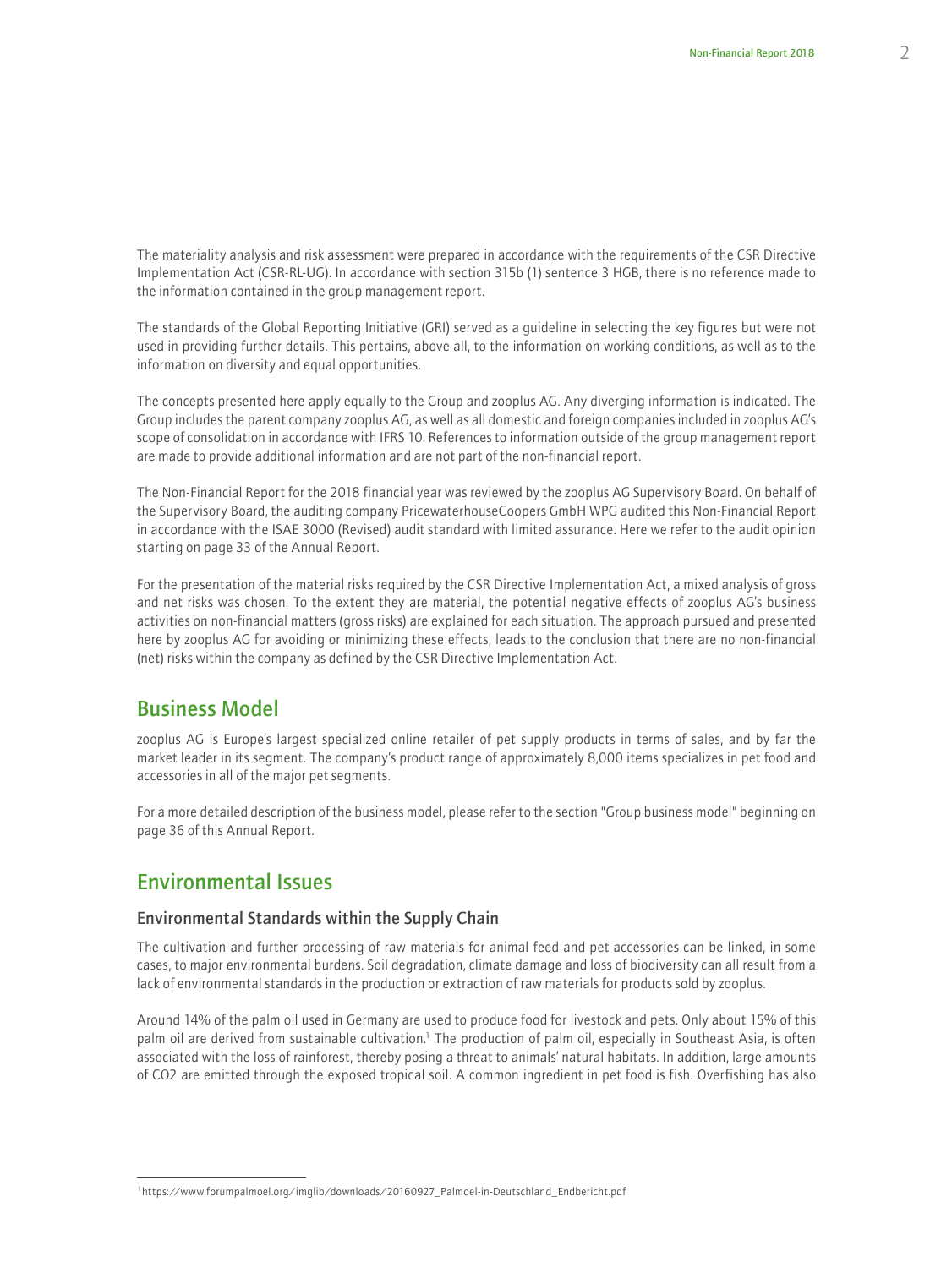been linked with long-term adverse effects on ecosystems. The same applies to the raw material wood, which is mainly processed for pet accessories. For this reason we have made it our goal to contribute to the conservation of resources through responsible procurement.

As an online retailer, zooplus itself does not manufacture any pet food or accessories but, instead, purchases them directly from international brand manufacturers. zooplus AG's private label brands and those of its subsidiaries are also manufactured by contract manufacturers. To ensure that all suppliers minimize the potentially negative environmental impact of the commercial products they manufacture as much as possible, the Group requires suppliers to commit to the zooplus Supplier Code of Conduct as part of all supplier contracts. The Supplier Code of Conduct formulates values for direct suppliers as well as for their suppliers and subcontractors, which also apply equally to zooplus. The Code of Conduct requires contractors to adhere to these standards and continuously improve their environmental performance. Otherwise, zooplus reserves the right to end the business relationship. In the interest of protecting the environment and ecosystems, zooplus requires suppliers to comply with all applicable national environmental protection laws without exception and to strive for the fulfillment of international environmental standards. The purchasing and legal departments, which report directly to the Management Board of zooplus AG, are responsible for the integration of the Supplier Code of Conduct into the supplier contracts. The compliance with the Supplier Code of Conduct at suppliers is regularly reviewed by zooplus AG.

To ensure that the timber products marketed by zooplus on the European Single Market for the first time have been legally sourced, the company complies with the due diligence requirements defined by the EU Timber Regulation by requiring clear evidence from suppliers of the entire procurement path. zooplus AG works together with external experts for the implementation.

In the 2018 financial year, the Supplier Code of Conduct was contained in all supplier contracts concluded with both direct domestic and international suppliers. About 95% of the procurement volume stem from Europe. Other sourcing countries include mainly Canada, China and Thailand.

### Environmentally Friendly Logistics

zooplus generally assumes that online retailing with a low return rate has ecological advantages<sup>2</sup> compared to purchases made in bricks-and-mortar stores. These advantages stem from concentrating the stock of goods in central warehouses and pooling the transportation of goods to the end user, which avoids much of the traffic in cities and municipalities. The majority of greenhouse gas emissions directly generated by online retailing arise in the logistics processes – that is, during transportation from the manufacturer to the logistics centers, as well as the shipping to the customer. The transportation sector as a whole accounts for about a quarter of global energy-related CO2 emissions <sup>3</sup> . In view of the expected growth rates in online retailing, our goal is the environmentally friendly design of logistics processes as our contribution to the global fight against climate change.

For this reason, and for reasons of cost efficiency, zooplus employs its own team exclusively for the coordination and further development of the logistics and distribution structure. The optimized flow of goods and speed of delivery are decisive leverage in improving process efficiency and customer satisfaction, which also makes them crucial drivers of business success. Both merchandise management and inventory management are handled by the company's own systems. The European-wide dispatch to the customer takes place over domestic and international parcel services. zooplus does not operate its own infrastructure to deliver packages to customers but instead works together with the respective service providers. Together with these services providers, zooplus works to continually optimize the efficiency of its logistics centers and improve the flow of goods.

<sup>2</sup>https://www.sciencedirect.com/science/article/pii/S0959652614006489

<sup>3</sup> http://www.iea.org/publications/freepublications/publication/CO2EmissionsfromFuelCombustionHighlights2017.pdf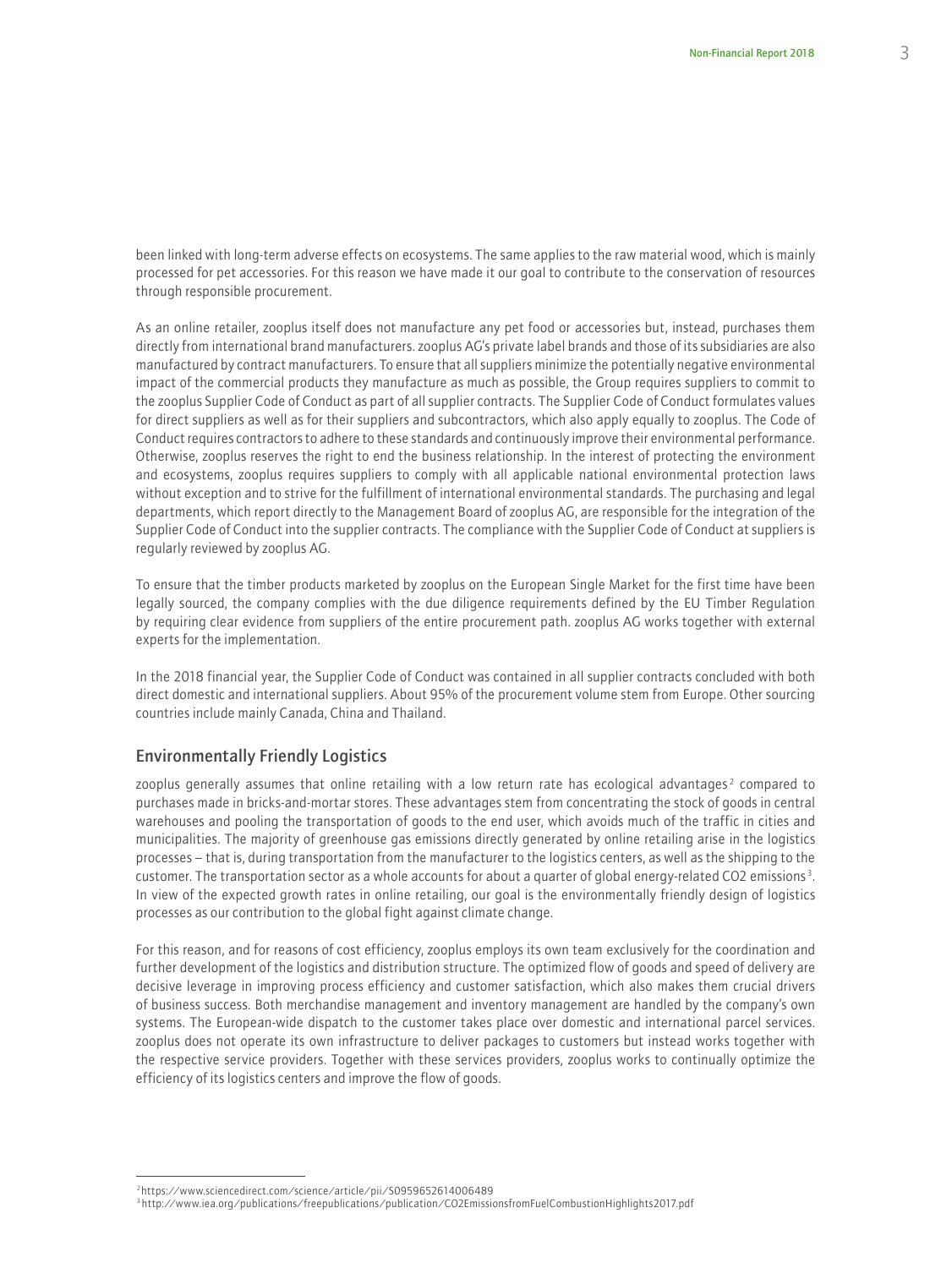zooplus supplies customers in a total of 30 European countries. Roughly 29% of the transportation are processed in German-speaking countries. In addition, through the establishment of fulfillment centers in the most important international markets (including the Netherlands, Belgium, France, Spain, Poland and Great Britain), we have optimized the transportation routes to the end customer in various European countries. zooplus has been using so-called "parcel routing" since 2012. It is an algorithm-based concept that ensures that logistical routes within the zooplus logistics network are optimized and customer orders are sent, for example, using a method that avoids unnecessarily dividing the shipment into several packages to avoid additional transportation.

In order to maximize the capacity utilization of the individual parcels and, in turn, the delivery vehicles, zooplus has also developed a system called "parcel builder". This system is a proprietary system for selecting suitable packaging sizes and formats and ensures that parcel service providers can take as many parcels as possible in one trip. This also reduces packaging waste and empty volume in packages is avoided as much as possible.

Generally, a major driver of the CO2 intensity in the mail-order business is the high proportion of returned goods that need to be transported from the customer back to the retailers' logistics centers. Unlike online retailers in other segments, however, zooplus AG is hardly affected by returns due to its product mix. Size and the individual tastes of customers play a minor role in the purchase of pet food and pet supplies. In the 2018 financial year, as in previous years, the return rate at zooplus was at a very low level of 1%.

As an innovative and disruptive company, zooplus strives to reduce its CO2 emissions and to help customers do the same by purchasing the goods at zooplus rather than purchasing through traditional procurement channels. For this purpose, a team of employees from various departments was formed in 2018 to develop a Carbon Footprint Action Plan that includes short-, medium- and long-term measures for recognizing and reducing CO2 emissions. As part of this project, it was determined that the internationally recognized Greenhouse Gas Protocol would be the method used to recognize the carbon footprint along zooplus' value chain. In addition to optimizing those variables we have an influence on (for example, parcel routing decisions and the use of sustainable packaging materials), we also engage in an active exchange with our existing service providers. When searching for new service providers, we explicitly consider their approaches to climate-friendly logistics.

# Animal Welfare

### Product Safety

Along with the growing "humanization" of pets, an issue that is increasingly important is the quality and safety of pet food and accessories. Pets are often given the same status as other family members, and their health also depends on a balanced diet free from residues and contaminants. Our aim is therefore to make sure our products undergo quality assurance checks to ensure that there is no pet food contamination as a result of unsuitable preservatives, heavy metals, microorganisms or toxins. The same applies to accessories which – without product safety standards – can turn out to have serious effects on animal welfare.

In order to prevent this, manufacturers carry out their own corresponding product safety tests as part of their respective nationally applicable due diligence obligations, or they commission specialized laboratories. Corresponding certificates or proof must be provided by the zooplus suppliers. We comply with legal obligations by making the safety data sheets available. For our private label brands and direct purchases, we routinely request to see the audits and certificates of our suppliers. zooplus is also currently working together with a variety of institutes to further ensure product safety. Pet food is tested by Intertek and TÜV and, particularly when importing goods from China, TÜV China is commissioned to conduct pre-shipment tests in cooperation with TÜV Germany.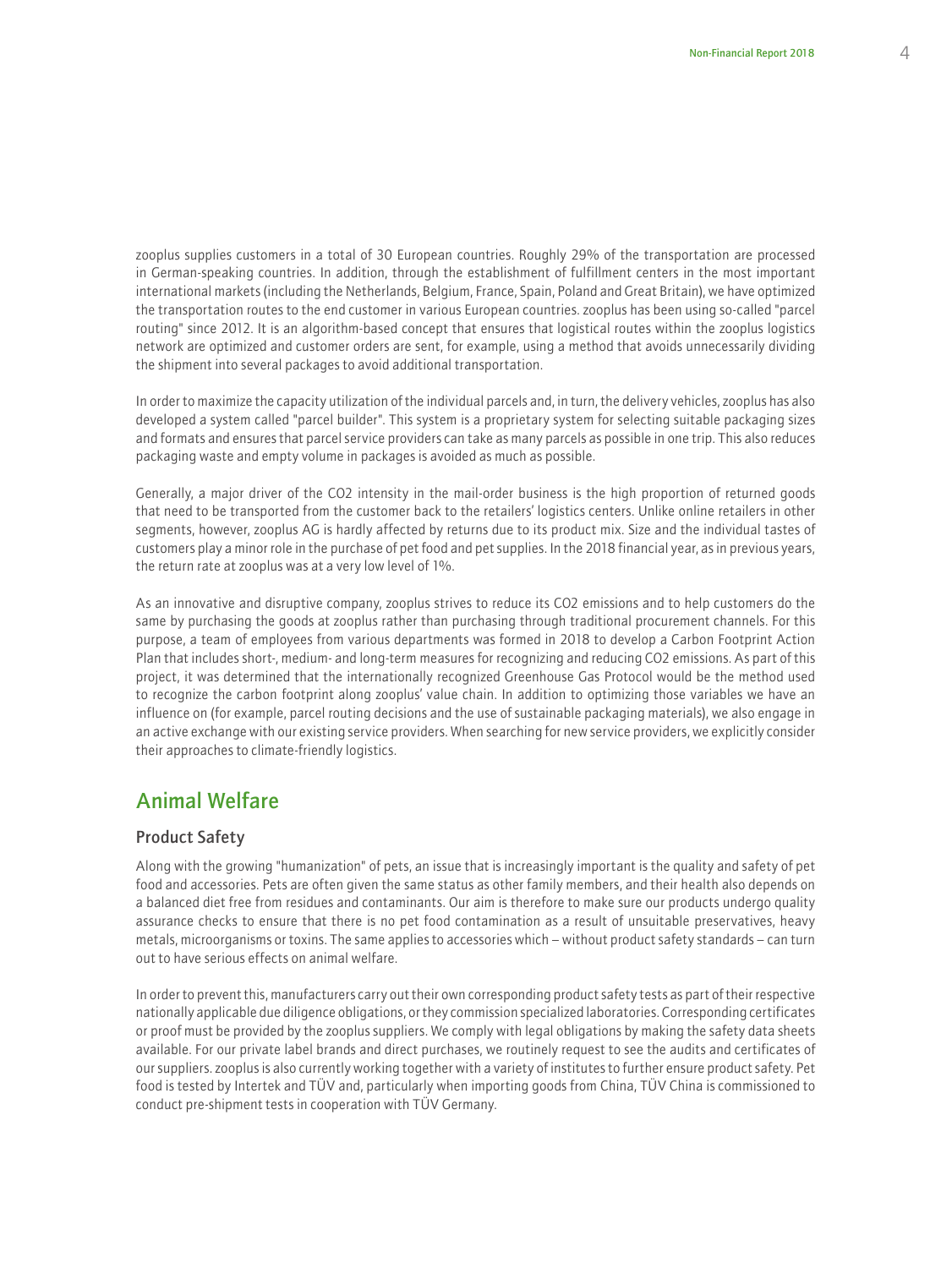zooplus mitigates product safety risks that can arise from improper storage, packaging or shipping using its own employees. These employees are posted at the service operators' fulfillment centers in order to ensure compliance with all quality assurance standards. The quality assurance standards are laid out in our contracts with logistics partners. zooplus has also set up clearly defined recall procedures when product safety risks are discovered in products already in circulation.

In the 2018 financial year, there were no recalls of our private label products. Supplier-initiated product recalls from well-known brand manufacturers are managed in accordance with processes defined by zooplus.

At zooplus, animal welfare also includes the support of selected animal welfare organizations and animal protection organizations. zooplus enables its customers to donate the bonus points acquired for their zooplus purchases to selected animal organizations. In 2018, approx. 215,000 customers took part in this campaign and donated a total of 26 million bonus points to 87 different organizations. zooplus also sells a special private label under the name "zoolove", where 10% of sales are donated to selected animal organizations. zooplus presents different animal organizations in different countries at regular intervals and enables zooplus customers to vote for their selection. In 2018, about EUR 163,000 was donated to various animal organizations via the private label "zoolove".

In the next several years, zooplus will continue to expand its "zoolove" private label and, as a result of the company's overall growth, it will continue to make substantial donations to selected animal welfare organizations as yet another way to promote general animal welfare.

# Social Concerns

#### Product Transparency

Next to product safety aspects, the manufacturing conditions, origin and transparency of product ingredients play an increasingly important role for zooplus customers. Increasingly, product-specific information, such as the effect of ingredients on animal welfare or environmental production conditions, is a part of the purchasing decision. The technological possibilities to provide extensive product information in online retailing can make a particularly important contribution to promoting sustainable and responsible consumption.

This is why zooplus attaches significant importance to providing its customers with the most complete product information possible. Providing this information occurs to a far greater extent with an online shop than is possible in bricks-and-mortar retail, where only product packaging serves this purpose. Interested customers can find information on any type of organic certification and an indication of source for each product including a complete list of ingredients on the zooplus website. The scope and specific content of this information are prescribed not only by law but are also a requirement in our contracts with suppliers. In addition to this information, zooplus also shares nutritional tips for pets with its customers, including responsible consumption and facilitates a transparent exchange of customer ratings for individual products.

zooplus believes that customer satisfaction and retention in the future will be even more dependent on the preparation and provision of product-related information including information on sustainability issues and animal welfare, among others. Over and above the legal requirements, customer satisfaction surveys conducted at least once per year are increasingly asking for customer opinions about this issue in order to be able to provide customers with even more guidance and product information in the future. zooplus therefore expects the information provided by online services will continue to improve over the next few years.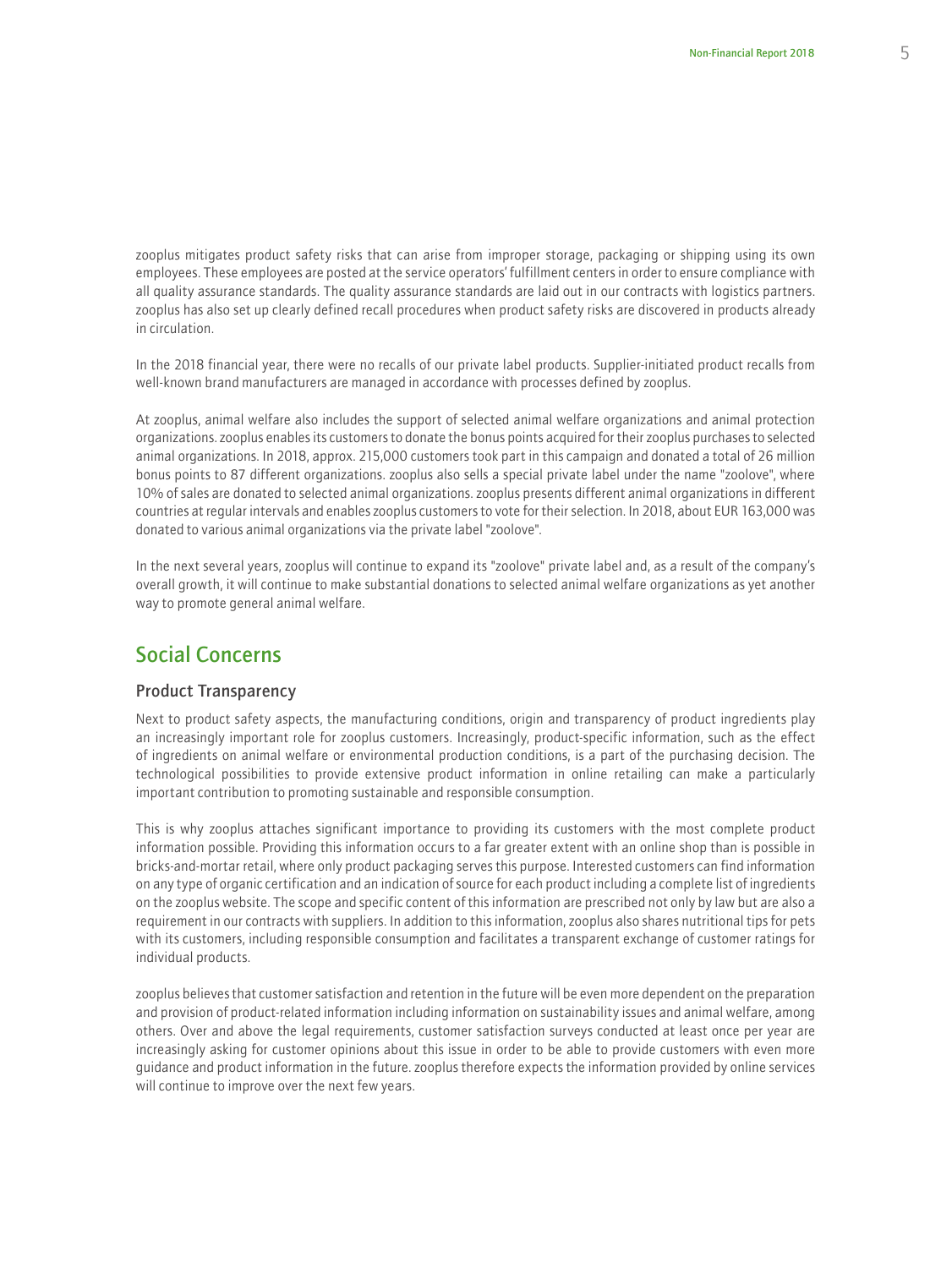# Employee Concerns

#### Working Conditions

The number of employees has risen steadily in the past several years. In the 2018 financial year, an average of 635 people were employed directly at zooplus. The number of zooplus employees has increased on average by around 20% annually since 2012. zooplus' business success largely depends on the commitment, knowledge and performance of its employees. zooplus invests in a work environment that promotes innovation, team spirit, commitment and motivation so that it is able to attract and retain qualified employees. This also benefits the employees themselves in that they can personally develop their skills at zooplus through individual advanced training courses and participate in the company's success through variable salary components.

The employees of zooplus' logistics partners, who are sometimes exposed to greater physical strain, also make an important contribution to the business success. These include, for example, packaging and the lifting of heavy goods. The fulfillment centers operated by zooplus' partners employed roughly 2,600 employees in the 2018 financial year. In contrast to the employees directly employed by zooplus, these employees are typically in the low-wage segment. The same applies to the employees of logistics service providers. In order to ensure the best possible working conditions for the employees of logistics partners within the scope of zooplus' power, the company works with these service providers on the basis of long-term contracts with minimum employment-related requirements. In addition to occupational health and safety regulations, these requirements also include the payment of the country's respective minimum wage. The quality managers in the fulfillment centers employed by zooplus are also asked to pay particular attention to the occupational health and safety of the local employees. To make heavy physical work easier, zooplus and its partners in the fulfillment centers regularly test the introduction of digital and mechanical work facilitation for lifting heavy goods, among others.

The human resource department at zooplus supports the company's organizational strategies with specially designed personnel tools and measures. In a highly competitive environment for excellent employees in all areas, zooplus AG always pays market salaries. Employee compensation consists of fixed and variable salary components, as well as intangible benefits, which may vary according to country-specific standards.

In order to create a work environment that is equally employee-friendly and performance-oriented, zooplus initiated a pilot project in the past financial year involving modern workstation equipment (mobile devices, acoustic and visual optimization of the room), which will be continued with the leasing of new additional office space and state-of-the-art equipment. Preventive measures are used to promote employee health. These measures include offers such as flu shots, eye examinations, ergonomic office equipment and access to fitness centers, which the company largely subsidizes for all employees.

The management tools at zooplus combine the general performance evaluation with the personal target assessment and include the employee's progress in his/her current position. These individual discussions between the manager and the employee take place at least once or twice a year. These evaluations are intended to support the company's claim to having a performance-oriented corporate culture while at the same time supporting the employee individually and optimally with regard to personal challenges.

In addition, part of the zooplus DNA is that employees are allowed to bring their dogs to the workplace to a limited extent as part of the company's pet policy. Employees also benefit from employee discounts when purchasing zooplus products.

The employee turnover rate at zooplus in the past financial year was 19%, or one percentage point lower than in the prior year.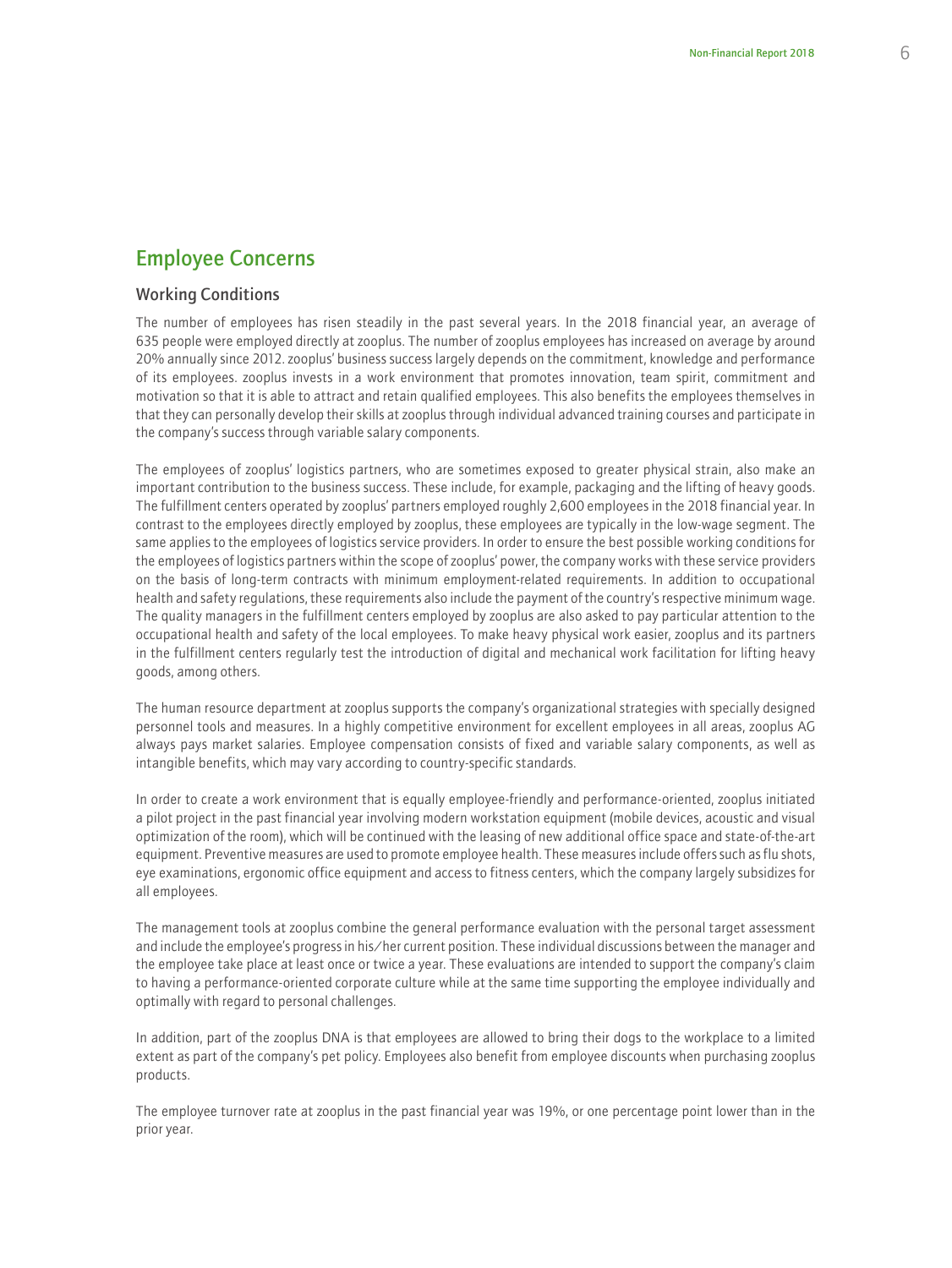### Diversity and Equal Opportunity

Diversity in the context of human resources was recognized as a key success factor by zooplus very early on. zooplus went on to define strengthening the company's diversity as one of its objectives. The interaction of people with different ideas, strengths, skills and cultural backgrounds leads to optimal solutions for upcoming challenges. For example, zooplus has 53 different nationalities across all locations. With an average age of 35 years, zooplus employees tend to be younger than employees at other traditional retailers.

Diversity is an integral part of zooplus' corporate culture and has been incorporated into all personnel development and recruitment measures as a priority of the company's personnel strategy. The fair balance of female and male employees has thus far made the formulation of definite quota targets seem unnecessary. Despite this, the company has stated in its Code of Conduct that any form of employee or occupational discrimination will not be accepted. Instead, recruitment and promotion decisions are based solely on an individual's abilities and not personal characteristics such as gender, race, religion or belief.

Even though the proportion of female employees in the company was 45% in 2018, the equal representation of women in management positions remains a challenge that the company intends to solve in the coming years. Currently, women hold 37% of the executive positions below the Management Board level at the company.

### Respect for Human Rights

#### Social Standards

The cultivation and further processing of raw materials for pet food and pet accessories may not only be accompanied by ecological burdens but also inadequate labor and social standards. For example, the production of intermediate meat and fish products in Southeast Asia, as well as accessories with textile components may be associated with human rights violations. Specific forms of forced labor and child labor in the countries of origin of the intermediate products of the goods sold by zooplus have been repeatedly discussed in the media. Although zooplus has not been linked to these types of human rights violations, the company is aware of its responsibility to respect human rights along its entire value chain.

The most important tool for preventing human rights abuses is the Code of Conduct. It obliges zooplus, its suppliers and their contractors to unconditionally comply with international human and labor law requirements. Compliance with the Code of Conduct is ensured through social audits as part of the due diligence and the clearance of business partners.

In the years to come, the issue of social audits will be further expanded, and external partners shall be involved in the process.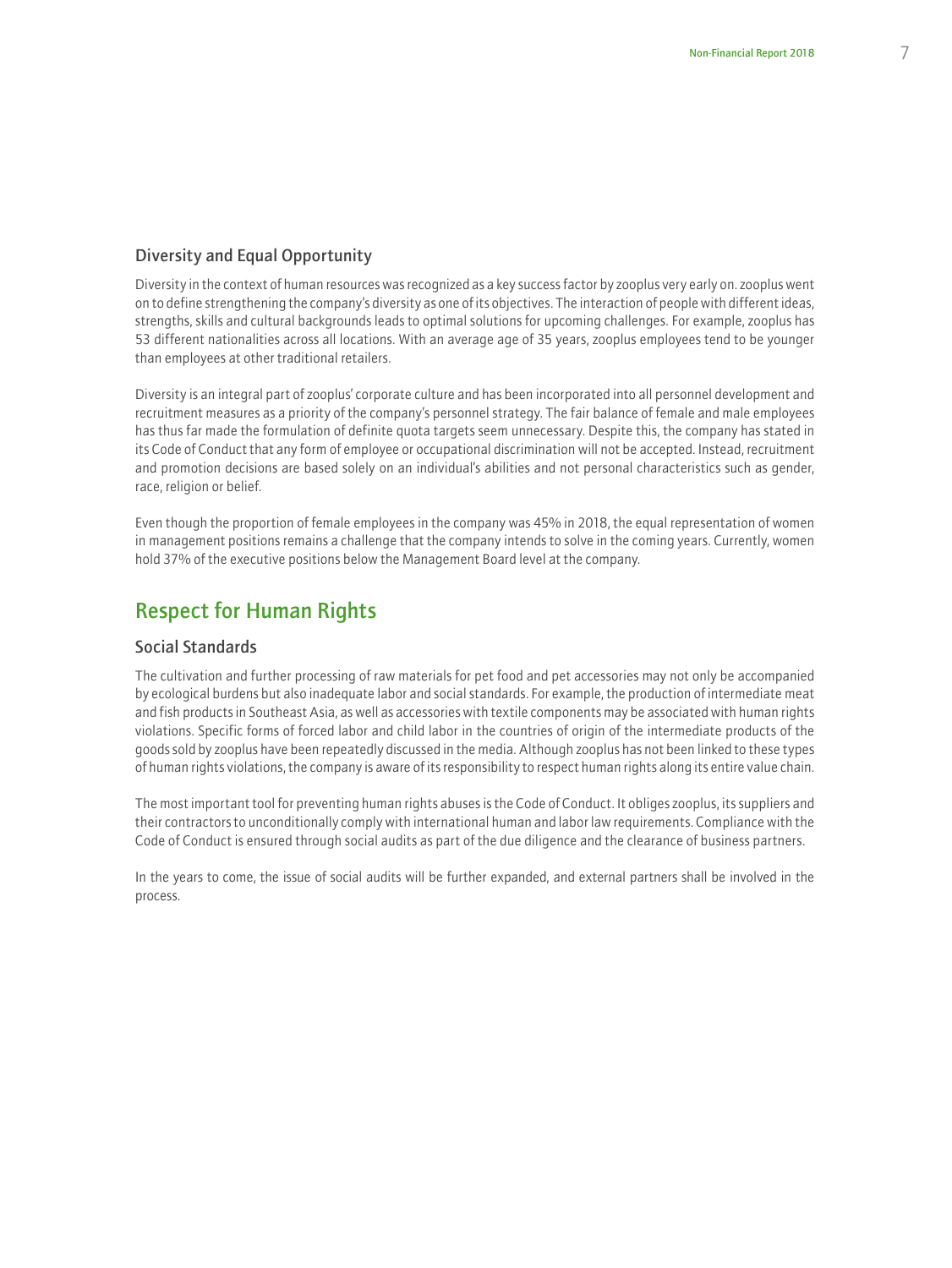# Combating Bribery and Corruption

#### Corruption and Price Fixing

The extensive network of supply chains and the global sales markets give rise to the risk of unfair agreements in retailing. Corruption and antitrust incidents can distort market conditions and thereby hinder fair competition. This then has an impact both on the individual consumer and economic performance as a whole. The detection of such incidents can sometimes lead to high fines and a significant loss of reputation. zooplus counters this danger through responsible and lawful corporate governance.

The responsibility for preventing corruption and avoiding price fixing lies with the legal department, which reports directly to the Chief Financial Officer. A clear definition of what is and what is not allowed provides a transparent framework. This is the reason binding principles are laid down in zooplus' Code of Conduct, which forms a model not only for suppliers but also for all employees. This Code of Conduct is augmented by annual training courses for the relevant employee groups to ensure that these groups are sufficiently aware of corruption and price fixing risks. In addition, the principle of double checking also applies to the procurement department. A supplier is always looked after by at least two employees. Employees in the purchasing department are also assigned to other suppliers in a cycle determined individually. In the event of a violation, all zooplus employees can contact the whistleblower hotline anonymously. The violation is then immediately analyzed and its causes eliminated.

No lawsuits against zooplus for unfair behavior existed in the financial year. In addition, there were no reports of suspicion to the whistleblower hotline. zooplus intends to ensure that this behavior continues going forward by holding regular compliance awareness campaigns.

### Data Protection

As an online retailer, zooplus receives vast customer data as part of the business process. Insecure data storage and processing may violate the right to informational autonomy and the protection of personal rights and privacy. The numerous data scandals of well-known companies in the past have increasingly focused public attention on how companies handle their data. The publication of incidents can lead to huge losses in sales and sustainably harm consumer confidence. Protecting personal data is therefore a top priority at zooplus and the reason it also regularly carries out penetration tests with its external partners.

Legal compliance with data protection regulations, directives and procedural instructions is ensured by the external data protection officer who is supported by a data protection coordinator from the IT area as an internal contact person. In the course of fully implementing the General Data Protection Regulation (GDPR) during the year 2018, zooplus made it a priority to revise the zooplus data protection directive, to which all employees are committed. Our external data protection officer is also obliged to train employees at regular intervals. When an incident occurs, it is carefully investigated. zooplus is also supported by external service providers who securely manage the payment data and have the corresponding PCI conformity certifications.

In 2018, no formal proceedings by the data protection authorities against zooplus were initiated, and requests from data protection authorities could be answered by comments and possible adjustments. Under the new GDPR, zooplus, together with an external partner, has had its data protection processes audited to ensure that the processes continue to meet all of the relevant requirements to protect data as best as possible.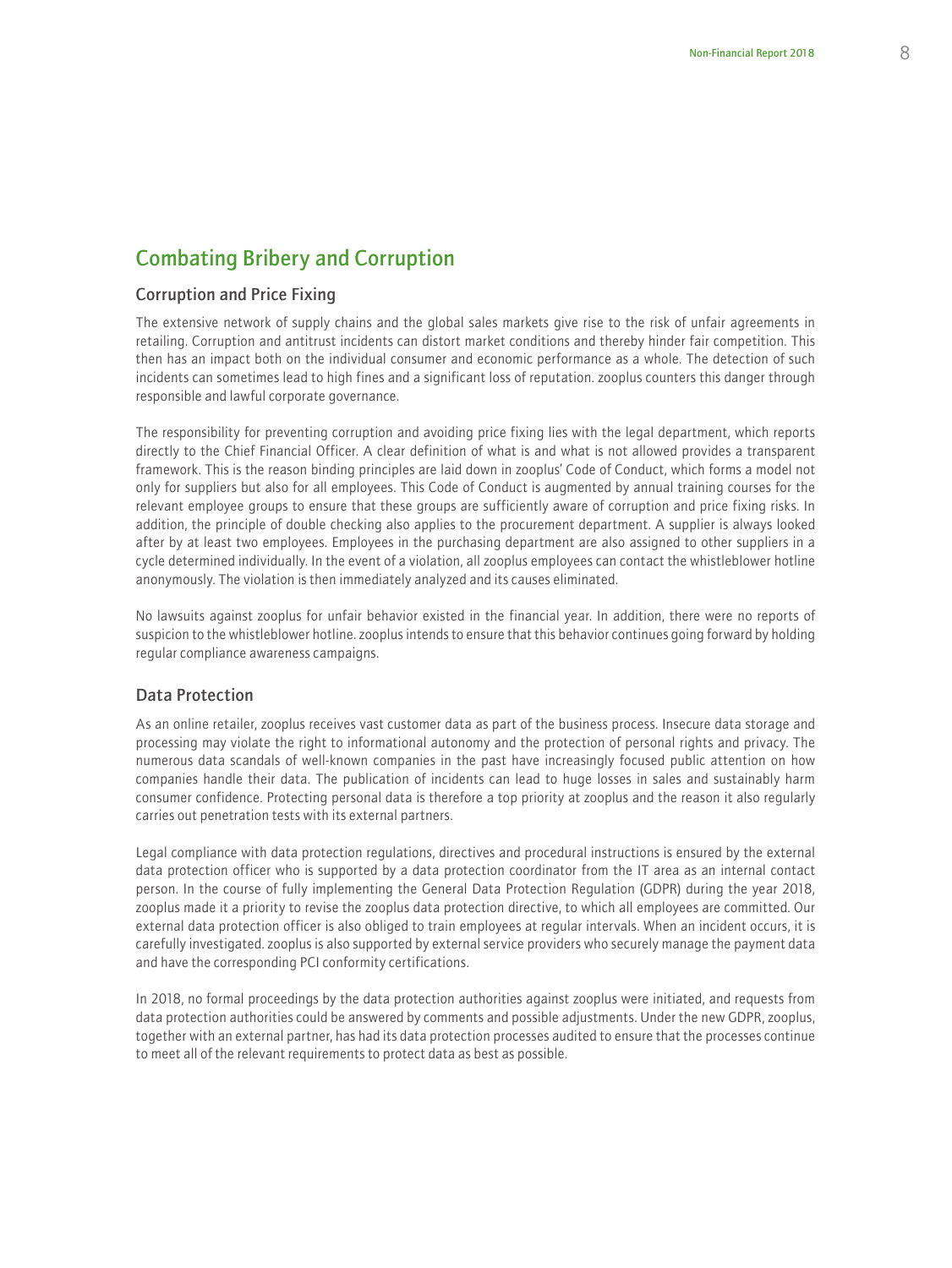# Independent Practitioner's Report on a Limited Assurance Engagement on Non-financial Reporting

To zooplus AG, München

We have performed a limited assurance engagement on the combined separate non-financial report pursuant to §§ (Articles) 289b Abs. (paragraph) 3 and 315b Abs. 3 HGB ("Handelsgesetzbuch": "German Commercial Code") of zooplus AG, Munich, (hereinafter the "Company") for the period from 1 January to 31 December 2018 (hereinafter the "Non-financial Report").

#### Responsibilities of the Executive Directors

The executive directors of the Company are responsible for the preparation of the Non-financial Report in accordance with §§ 315b and 315c in conjunction with 289b to 289e HGB.

This responsibility of Company's executive directors includes the selection and application of appropriate methods of non-financial reporting as well as making assumptions and estimates related to individual non-financial disclosures which are reasonable in the circumstances. Furthermore, the executive directors are responsible for such internal control as they have considered necessary to enable the preparation of a Non-financial Report that is free from material misstatement whether due to fraud or error.

#### Independence and Quality Control of the Audit Firm

We have complied with the German professional provisions regarding independence as well as other ethical requirements.

Our audit firm applies the national legal requirements and professional standards – in particular the Professional Code for German Public Auditors and German Chartered Auditors ("Berufssatzung für Wirtschaftsprüfer und vereidigte Buchprüfer": "BS WP/vBP") as well as the Standard on Quality Control 1 published by the Institut der Wirtschaftsprüfer (Institute of Public Auditors in Germany; IDW): Requirements to quality control for audit firms (IDW Qualitätssicherungsstandard 1: Anforderungen an die Qualitätssicherung in der Wirtschaftsprüferpraxis - IDW QS 1) – and accordingly maintains a comprehensive system of quality control including documented policies and procedures regarding compliance with ethical requirements, professional standards and applicable legal and regulatory requirements.

#### Practitioner´s Responsibility

Our responsibility is to express a limited assurance conclusion on the Non-financial Report based on the assurance engagement we have performed.

Within the scope of our engagement we did not perform an audit on external sources of information or expert opinions, referred to in the Non-financial Report.

We conducted our assurance engagement in accordance with the International Standard on Assurance Engagements (ISAE) 3000 (Revised): Assurance Engagements other than Audits or Reviews of Historical Financial Information, issued by the IAASB. This Standard requires that we plan and perform the assurance engagement to allow us to conclude with limited assurance that nothing has come to our attention that causes us to believe that the Company's Non-financial Report for the period from 1 January to 31 December 2018 has not been prepared, in all material aspects, in accordance with §§ 315b and 315c in conjunction with 289b to 289e HGB.